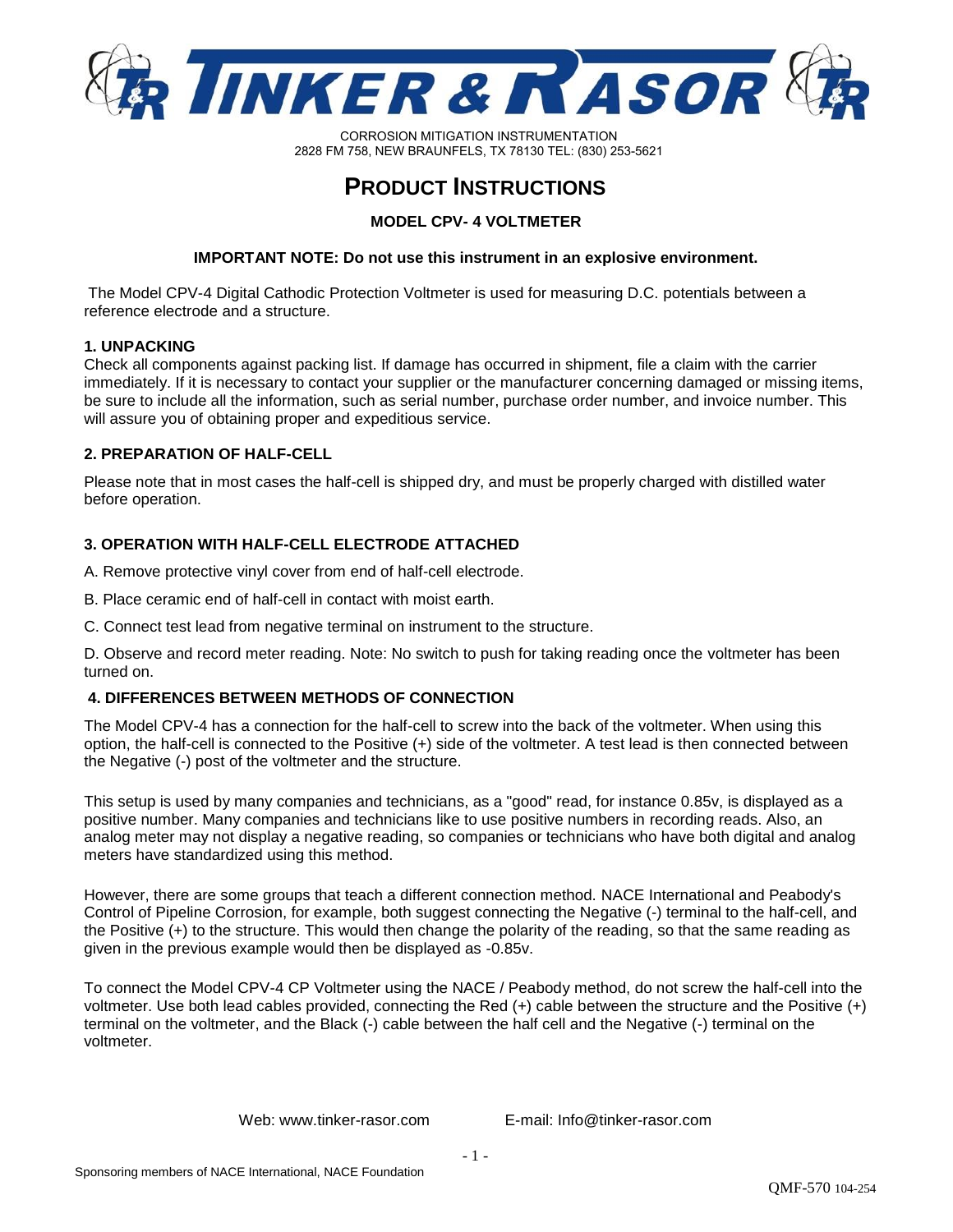

CORROSION MITIGATION INSTRUMENTATION 2828 FM 758, NEW BRAUNFELS, TX 78130 TEL: (830) 253-5621

## **PRODUCT INSTRUCTIONS**

## **5. OPERATION WITHOUT HALF-CELL ELECTRODE**

Use same as any standard voltmeter for measuring D.C. potentials.

## **6. BATTERY TEST AND REPLACEMENT**

Battery has a shelf-life, and needs replacement when the display shows LOW BATTERY. (On older models numerals begin to flash on and off)

See photo below for battery replacement.

- Remove the four screws on the front panel.
- Remove the front panel, be mindful of the wires connecting the front panel to the chassis.
- Replace the 9 volt battery with equivalent. T&R #010-007.
- Reverse the steps to return the instrument back to operational status.



## **7. WARRANTY**

Warranty is on workmanship and material for 90 days from date of purchase. Warranty does not cover transportation or damages beyond normal wear and tear.

## **8. NON-WARRANTY REPAIR POLICY**

Tinker & Rasor will repair any repairable past-warranty Model CPV-4 (instrument only) for a charge not to exceed 50% of current list price for a period of three years from date of sale.

Web: www.tinker-rasor.com E-mail: Info@tinker-rasor.com